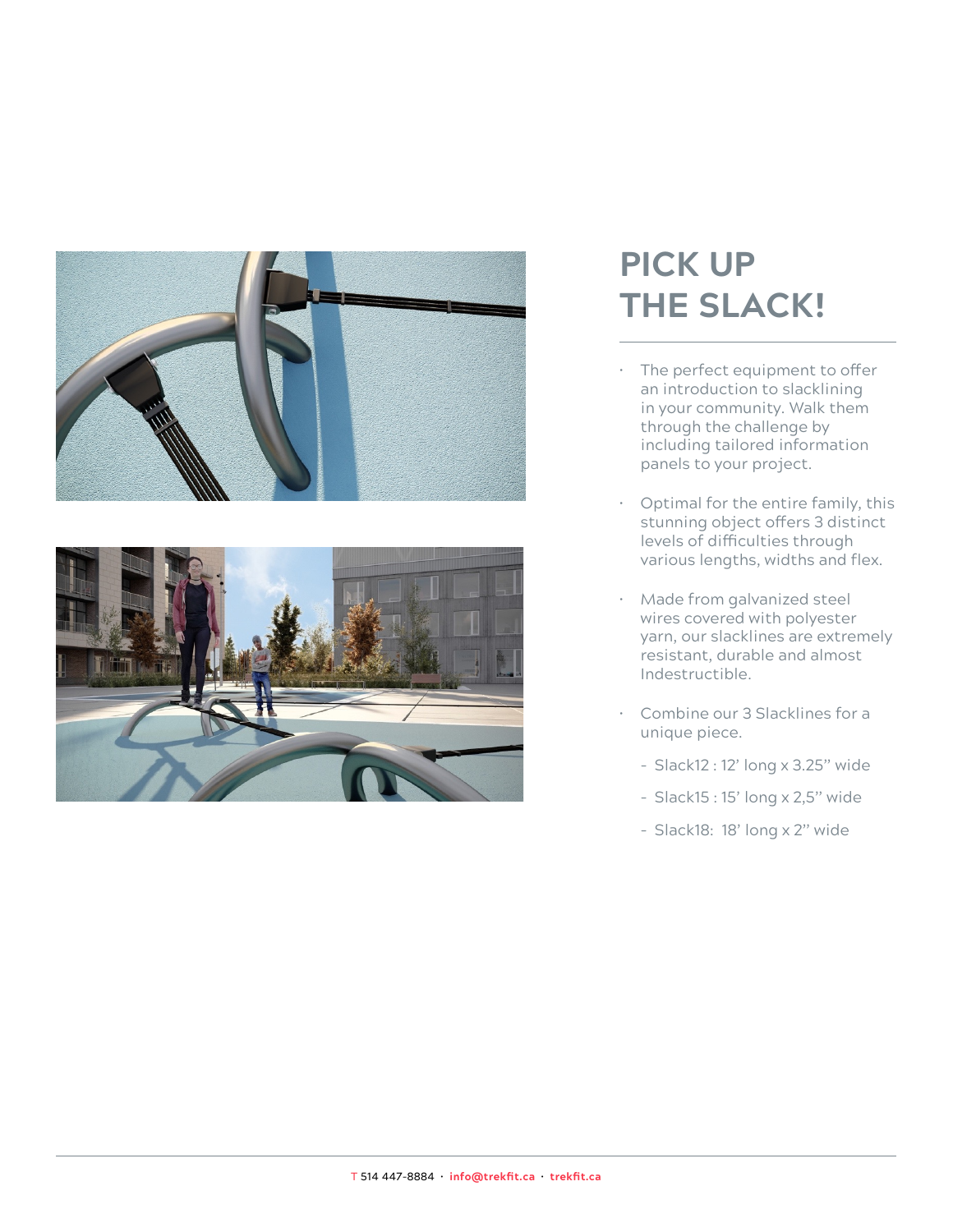### **SLACKLINE TRIO**